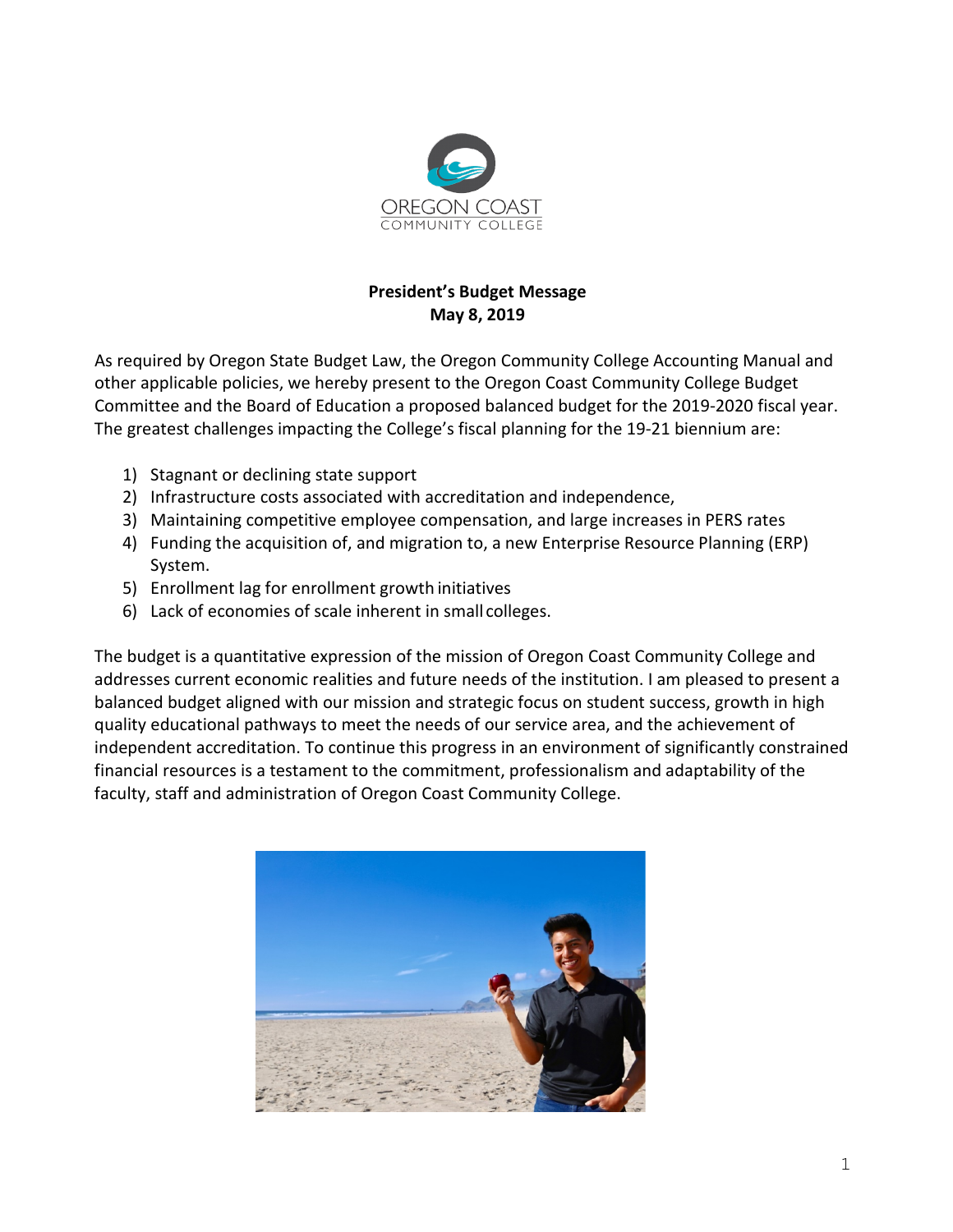As with OCCC budgets in the past, the 2019-20 budget has been prepared on a modified accrual basis of accounting (revenues reported when earned; expenditures reported when the liability is incurred; taxes accounted for on a cash basis, when received). The result is that carryovers of financial obligations from year to year are precluded and projections of anticipated revenues are not inflated.

## **Financial Guidelines and Compliance**

While current Board policy has established a minimum contingency reserve in the General Fund of 10% of budgeted expenditures, the 19-20 budget is maintaining a reserve of 12.5% of budgeted expenditures. This approach preserves available resources for the 20-21 fiscal year, during which continued transitional expenditures related to independence will occur. The contingency reserve is now calculated as a percentage of budgeted expenditures, rather than budget revenue, as it yields a higher and more conservative reserve amount.

Additionally, with a clear focus on our intention to achieve independent accreditation, we are guided by the two of the 24 NWCCU [Accreditation](http://www.nwccu.org/Standards%20and%20Policies/Eligibility%20Requirements/Eligibility%20Requirements.htm)) [Eligibility Requirements t](http://www.nwccu.org/Standards%20and%20Policies/Eligibility%20Requirements/Eligibility%20Requirements.htm))hat most closely address financial guidelines:

### *ER 18: FINANCIAL RESOURCES*

*The institution demonstrates financial stability with sufficient cash flow and, as appropriate, reserves to support its programs and services. Financial planning reflects available funds, realistic development of financial resources, and appropriate risk management to ensure short-term solvency and long-term financial sustainability.*

### *ER 24: SCALE AND SUSTAINABILITY*

*The institution demonstrates that its operational scale (e.g., enrollment, human and financial resources and institutional infrastructure) is sufficient to fulfill its mission and achieve its core themes in the present and will be sufficient to do so in the foreseeable future.*

### **Mission Driven Budget**

The 2019-2020 Budget is designed to fulfill the mission of the College, and to advance strategic priorities. Mission fulfillment is framed in the two core themes of the College, Student Success and Educational Pathways. Strategic priorities are identified within the Five Big Ideas Strategic Framework. Following are examples of investments in the core themes.

Core Theme: Student Success: *OCCC will improve post-secondary educational attainment across Lincoln County and close achievement gaps for underserved populations in our community.*

• Pathways to Opportunity (STEP/SNAP): Low-income students (current and potential) consistently identify costs of living as a significant barrier to access and completion. With this budget, OCCC joins the statewide effort to position community colleges to better support low income students' college completion and transition into careers offering economic mobility. Through a community of practice, OCCC's team (including a new position, .75 FTE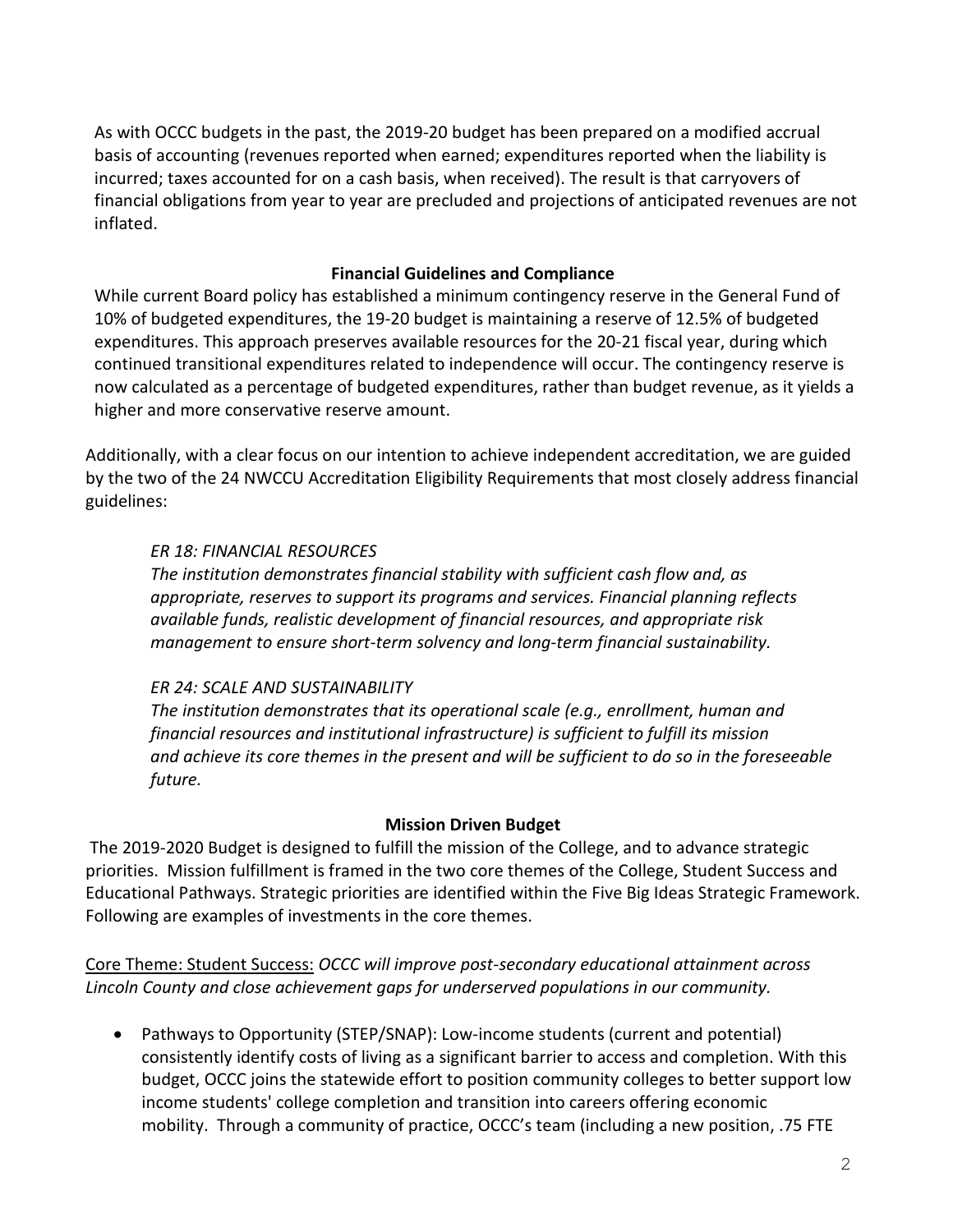STEP Coach) will work to increase understanding of the federal, state, and local policies and programs that can assist Lincoln County low income students. The STEP Coach will deliver services directly to students (and potential students) and assist them in the access of benefits such as SNAP. The position is partially funded via a state grant, and College expenditures will generate a federal "match" in the following year.

• Implementation of Campus Nexus, and elimination of the current computing infrastructure, SharkNet, which is out of date and insufficient: The Campus Nexus platform (an ERP) provides fundamental infrastructure for student success, as it maintains student records and enables us to track student progress. Since 2016, we have anticipated and planned for the implementation of a new ERP. The cost of an ERP is significant. Through careful planning, setting aside funds over past years, working with other colleges, and prudent negotiation, we secured a new ERP that is within our means and will vastly improve our capacity to serve students, and to have access to real-time data related to student success. Implementation began in 18-19 and will continue into 19-20.

Core Theme: Educational Pathways *OCCC will offer rigorous and engaging academic programs and educational options comprised of clear pathways to transfer, employment and self-development that enrich individual lives and promote the economic and civic vitality of Lincoln County and beyond.*

- Through regional and community engagement, the Maritime Sector has consistently emerged as an underserved area of workforce development, particularly in the area of Maritime Construction (Boat Building) in Lincoln County. Creating a full Maritime Construction program requires significant investment outside the reach of current resources, and College staff is continuing to explore large scale grants and industry partnerships to serve this long-term goal. In the near run, the College has partnered with Port of Toledo, Lincoln County School District and our local Workforce Investment Board to start a small-scale program in Maritime Welding. The first students will enroll in Fall 2019.
- STEM Pathways: Nationally, the rate at which first year community college students are retained into their second year is around 50%. At OCCC our "Fall to Fall" retention rates are closer to 33%. As OCCC is a small institution, our course offerings have been limited. Many students, particularly in STEM (Science, Technology, Engineering and Mathematics), have needed to transfer after the first year (or earlier) in order to get courses they require for their intended majors, and early transfer, particularly for low-income students, increases their likelihood of dropping out or incurring unmanageable student debt. Three years ago, the College committed to growing opportunities for STEM students by offering Differential and Integral Calculus – which form the baseline math requirements for many STEM fields. This year, the College will further expand the STEM pathway by offering the full year of the 200 level biology sequence for Science majors, as well as offering a course in Preparatory Chemistry.
- North County Access: Historically, residents from the northern portion of the County have consistently attended OCCC at lower rates, and those students who do attend have lower year-over-year retention rates than other OCCC students. Over the last several years, our budgets have focused on narrowing the accessibility and retention gaps in North County. The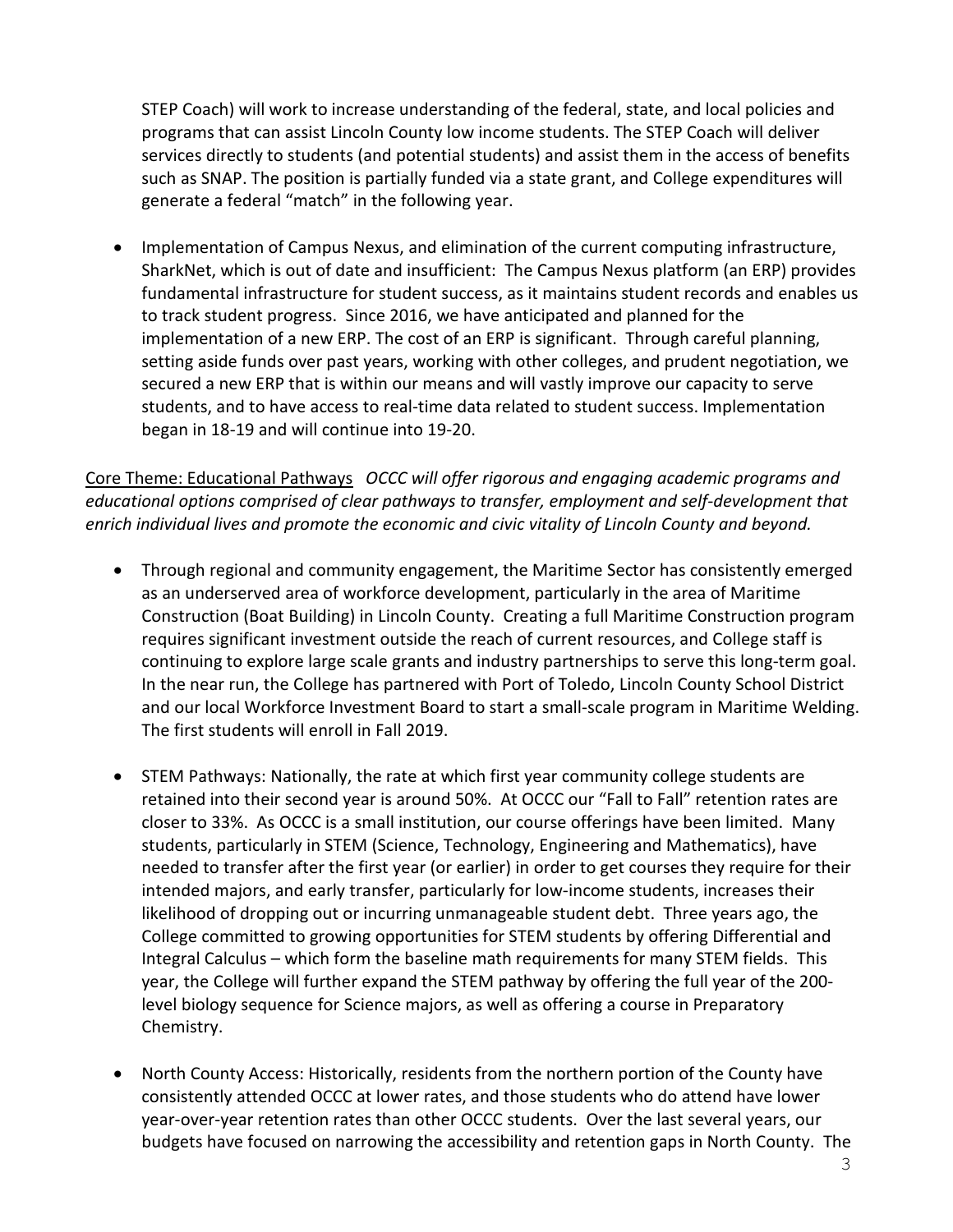College now has regularly scheduled hours at the North Center for the reference Librarian, math tutoring, and advising. We will continue that work by increasing the number of onground and live-streamed courses in Lincoln City, as well as expanding our distance education offerings countywide. It is now possible to complete an AAOT without traveling to the Central Campus in Newport, and less time commuting means our students have more time to devote to studies, family, and work – which leads to improved retention and completion

# **Five Big Ideas Strategic Framework**

Each of the "Five Big Ideas" has near-term implications for expenses and expense control, and long-term implications for growth along with fiscal and organizational stability. The Five Big Ideas are provided below, along with highlights of progress in each.

- 1. The OCCC Diploma the College will pursue NWCCU Independent Accreditation, beginning with filing for Applicant status by 2016, achieving Candidate status by 2020, and meeting criteria for Independent Accreditation by 2022. Progress highlights:
	- 2016 Applicant Status achieved
	- 2018 Candidate Status achieved
	- 2019: NWCCU Peer Evaluation for Initial Accreditation, Commission Hearing January 2020
- 2. Student Success: 1000 by 2025<sup>1</sup> The College will double enrollment to meet the need for education, raise educational attainment and grow a college-going culture and narrow achievement gaps in Lincoln County. Doing so will strengthen fiscal stability for the College. The College will take a multi-pronged approach togrowth.

Progress highlights:

- New educational pathways underway in Business, Teaching, Early Childhood Education.
- Two programs (Navigate, Matriculation) to facilitate the direct admission of LCSD seniors to OCCC the following Fall.
- Expanded Dual Credit access at high schools and increased Early College enrollment (in response to EO termination).
- Completed MOU with TBCC to support a cohort of Tillamook County Nursing Students
- 3. Make OCCC a Great Place to Work: create a work environment and culture that manifests our values, allows people to excel at what they do best, and keeps them with us for reasons in addition to compensation.
	- Sustained annual salary increases for all employee groups.
	- Institutionalized "Dean of Darkness" and Security Staff during academic terms.
	- Institutionalized safety and emergency training and preparation activities for all staff.
	- Increased participation in professional development for all employees.
	- Restructured health insurance offerings to decrease out-of-pocket costs for staff.

<span id="page-3-0"></span> <sup>1</sup> *During the 17-18-year, College staff modified the prior "by 2020" goal to "by 2025," given 1) statewide enrollment trends and 2) lagging impacts of 90% reduction in the Expanded Options program, 3) typical 3-5-year lag time to realize FTE impact of new initiatives.*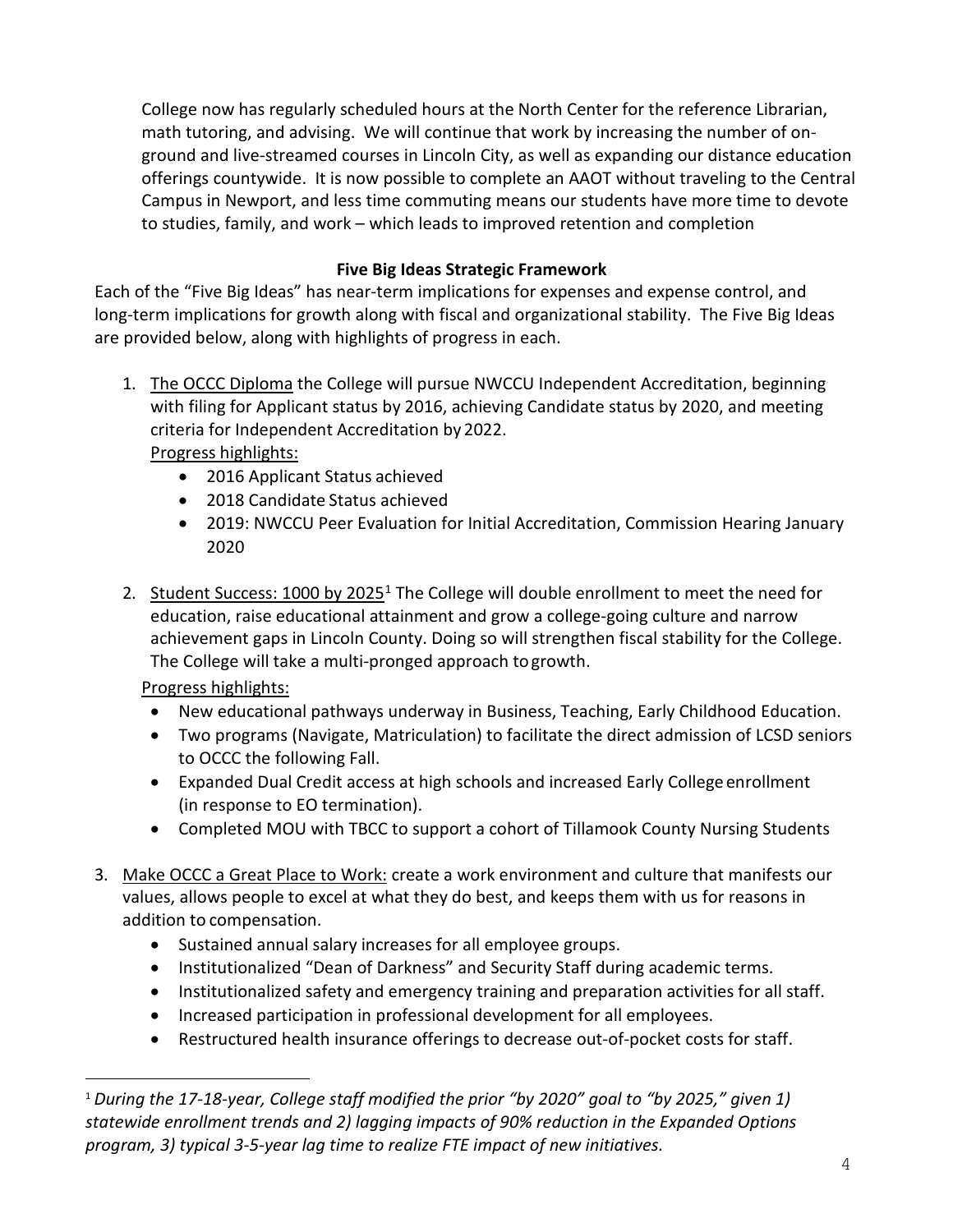4. Comprehensive Strategic Planning process: The College will develop comprehensive and sustained planning processes connecting planning with budget and resource allocation to reach strategic and operational goals.

Progress highlights:

- 1. Planning documents and processes now in place for core themes, assessment of learning, enrollment, budget, facilities, technology and emergency response.
- 2. Continue to update comprehensive Educational Services Migration Plan for the decoupling from PCC and the assumption of responsibility for Federal Financial Aid.
- 3. Continued planning for implementation of Campus Nexus.
- 4. Created an internal Budget Advisory Committee as part of the budget development process.
- 5. OCCC Will become an Agile and Flexible Organization: The College will develop the organizational structures and fiscal resources to allow us to fulfill our mission. OCCC will respond creatively and positively to the significant changes that will occur over the eight-year strategic plan period.

Progress highlights:

- Staffing structure is mature, policies and procedures in place to make time spent more efficient.
- The College is responding proactively and creatively to environmental changes and opportunities.
- Shared governance structures are maturing and provide for robust engagement of students, faculty and staff in college work and initiatives
- Continued commitment to budgeting for strategic opportunities and new programs.
- Capacity built over the past five years is enabling the College to simultaneously prepare for independence with NWCCU, develop infrastructure to take ownership of Financial Aid, Academic Processes (functions previously contracted through Portland Community College), migrate to a new ERP system, apply for a Title III grant, all while maintaining focus on core themes of student success and educational pathways.

### **Revenue**

There are two major components of community college revenue: the Oregon Community College Support Fund (CCSF) and local tuition and fees. Both are dependent upon enrollment levels. Consequently, the tracking and projection of revenue is highly dependent upon enrollment trends and projections. The 2019-2020 budget is developed based on a projected \$610 million CCSF for the 19-21 biennium, and 460 FTE enrollment at OCCC. Growth in enrollment in 18-19 was difficult to sustain against a statewide drop in enrollment, the lingering effects of the elimination of the Expanded Options program with LCSD, the hiatus of the Leadership Lincoln program, and decline in enrollment in developmental education.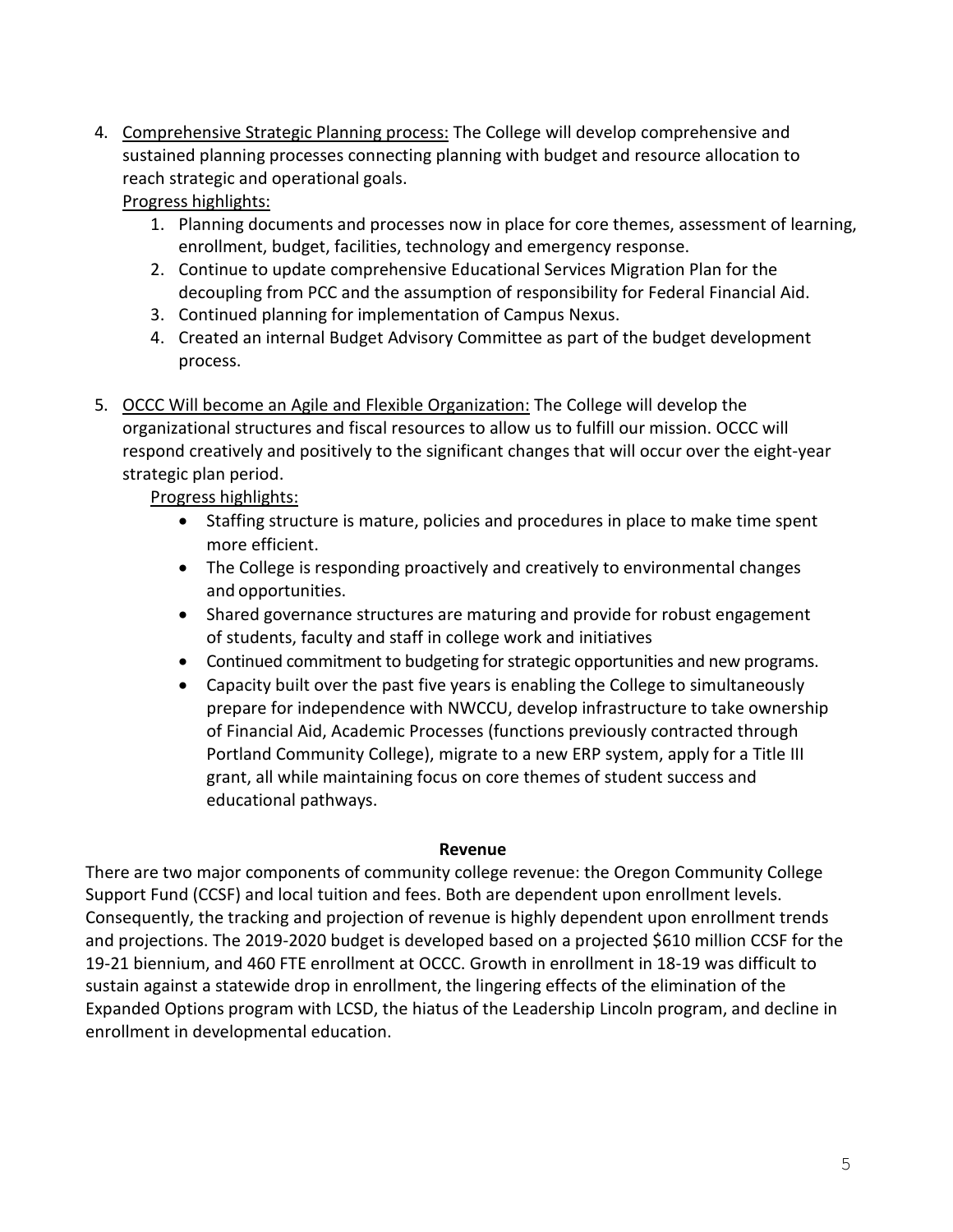|                  | 2014-15 | 2015-2016 | 2016-2017 | 2017-2018 | 2018-19   |
|------------------|---------|-----------|-----------|-----------|-----------|
|                  |         |           |           |           | Projected |
| <b>Total FTE</b> | 462     | 483       | 474       | 495       | 485       |
| Reimbursable     | 456     | 460       | 455       | 474       | 460       |
| <b>FTE</b>       |         |           |           |           |           |
| All Oregon CCs   | 102,540 | 95,919    | 93,018    | 90,387    |           |

OCCC Full Time Equivalent Student Enrollment

Statewide enrollment declines: From 2014-2015 year to 2017-2018, Oregon Community Colleges total enrollments have declined by approximately 12%. Meanwhile, OCCC has sustained a modest enrollment increase since 2014-2015. The statewide enrollment decline can be attributed to several factors including an improving economy and lower unemployment rates, with fewer Oregonians pursuing education and job training. State support over time for higher education has not kept pace with increased costs, resulting in higher direct costs to students, decreasing affordability, and likely causing some potential students to forgo higher education.

# **Tuition**

For a second year in a row, the OCCC Board of Education approved a tuition increase: \$6 per credit for 18-19, and now \$10 per credit beginning Summer 2019. The last prior tuition increase was in 2011, and there has been a pressing need to adjust tuition to address the impact of cost escalators over the intervening years. Significant cost escalators include salary and benefits (especially PERS), staffing and infrastructure to support independence, implementation of the new ERP, and increased costs for information technology. OCCC has strived to offset rising tuition costs for students through a variety of supports including special waivers for high school students, scholarships, and reduced cost textbooks where possible. Next year the College will be involved in the Pathways to Opportunity Program, which seeks to help low-income students access resources such as SNAP.

# **Balancing the 2019-2020 Budget and Building Capacity**

The total appropriation for the *PROPOSED* 2019-2020 budget is **\$11,643,865**. This budget creates capacity for the future and is balanced via the following strategies:

- 1. Building in cost escalations for 19-20
	- a. Annual salary increases(projected).
	- b. PERS and other benefit increases(projected). The PERS increase over 18-19 was \$182,133.
- 2. The General Fund structural gap (difference between projected revenue and expenses) is now at \$540,632, \$264,000 of which are non-recurring expenses after 2021 (Prior structural gaps (rounded): 15-16: \$343,000//16-17: \$414,000//17-18: \$334,000//18-19: \$300,000).
- 3. College is 100% staffed, all current positions including vacancies arecarried forth in the budget, along with minor staffing increases to support core themes and independence.
- 4. Funding of strategic initiatives includes accreditation, new program development to increase FTE, and continued system improvements for students and to meet accreditation requirements
- 5. Multi-year strategies addressing the revenue/expense gaps described above: